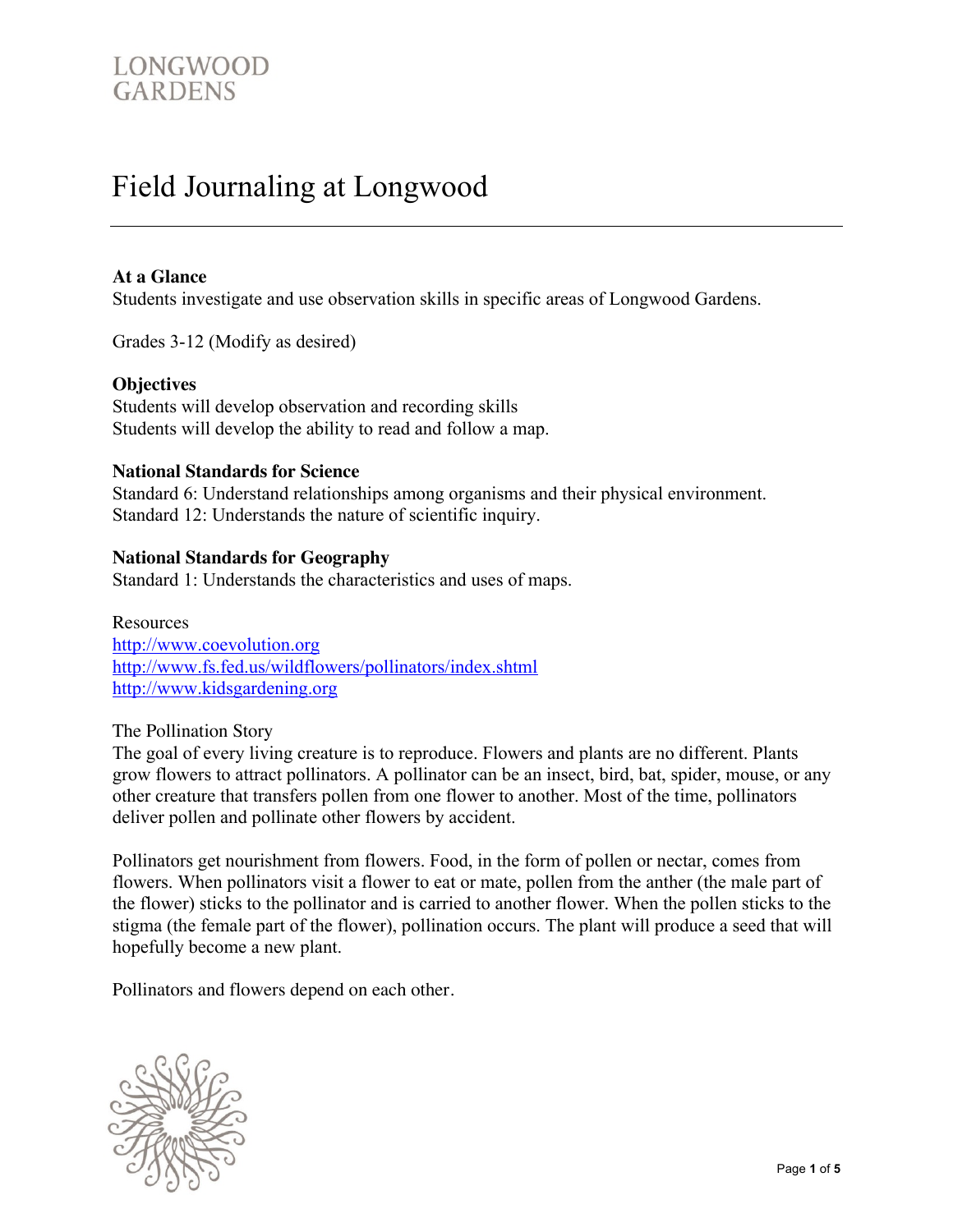#### **Directions**

Use your Longwood Gardens guide map to find your way around the Gardens today. Read the statements below to find each location. Try to visit at least four garden areas.

Once you arrive at the location, record your observations using the chart on the next page. Try being quiet and sitting still for 5 minutes. Use your senses to observe your surroundings. Watch for the pollinators!

1. Go to any area of Longwood with water. Sit for 5 minutes and record what you see, hear, and smell in this water area. (Try the Small Lake or Large Lake areas.)

- 2. Go to an area of Longwood with trees lining the path. (Try Peirce's Park of the Forest Walk.)
- 3. Find an area of the Gardens that shows animal shaped bushes and trees. (Try the Topiary Garden.)
- 4. Find a fountain. Listen to the water.
- 5. Find a treehouse to sit up high in the shade. How is this different than being on the ground? What do you see?

6. Go to the Meadow Garden. What do you hear?

7. Find an area with flowers lining the path. (Try the Flower Garden Walk.) Concentrate on your sense of smell in this area.

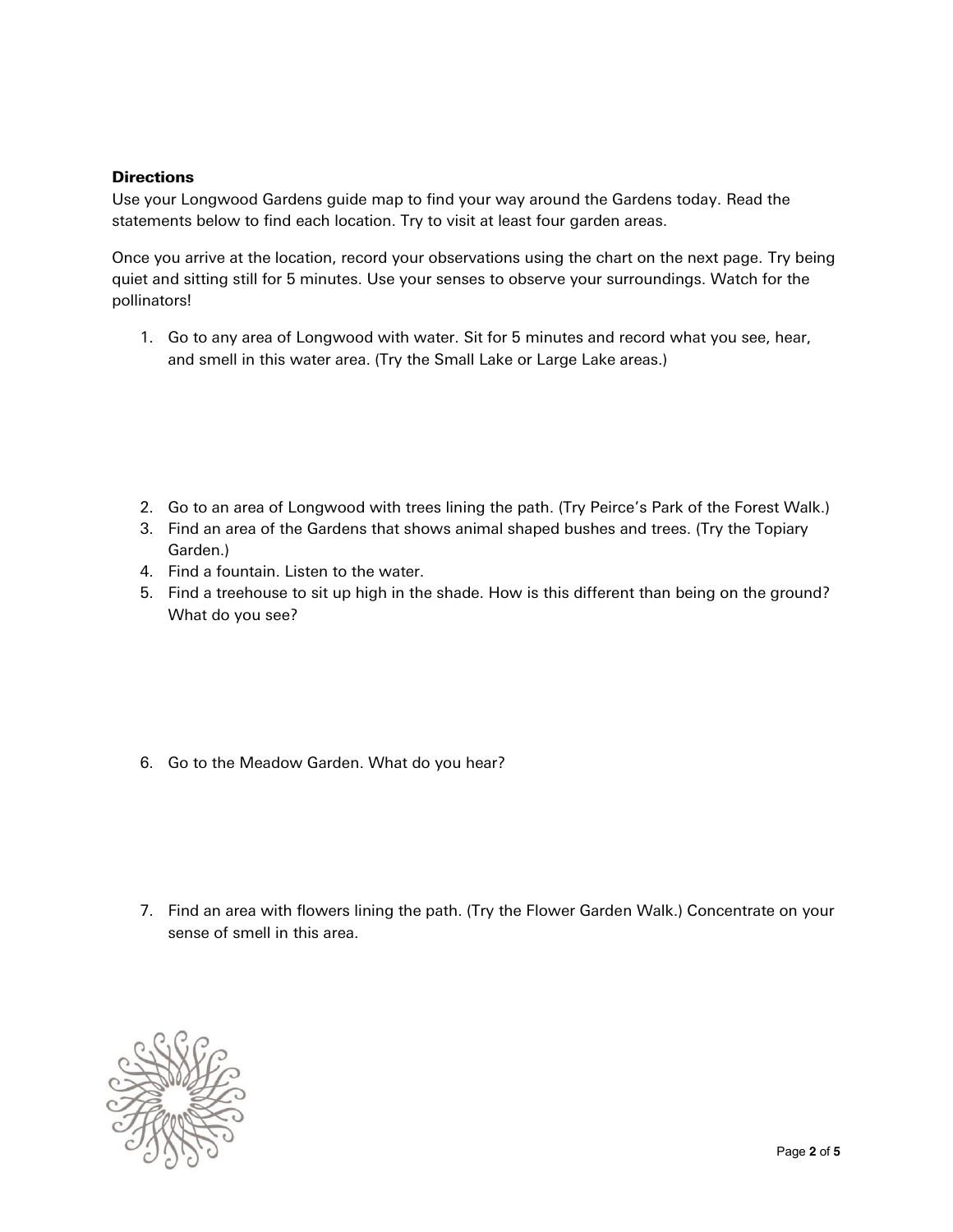# My Observation Chart of Longwood Gardens

| <b>Garden Area</b> | What do you<br>see? | What do you<br>hear? | What do you<br>smell? | <b>Pollinators?</b> |
|--------------------|---------------------|----------------------|-----------------------|---------------------|
|                    |                     |                      |                       |                     |
|                    |                     |                      |                       |                     |
|                    |                     |                      |                       |                     |
|                    |                     |                      |                       |                     |
|                    |                     |                      |                       |                     |
|                    |                     |                      |                       |                     |
|                    |                     |                      |                       |                     |
|                    |                     |                      |                       |                     |
|                    |                     |                      |                       |                     |
|                    |                     |                      |                       |                     |
|                    |                     |                      |                       |                     |
|                    |                     |                      |                       |                     |
|                    |                     |                      |                       |                     |
|                    |                     |                      |                       |                     |
|                    |                     |                      |                       |                     |
|                    |                     |                      |                       |                     |
|                    |                     |                      |                       |                     |
|                    |                     |                      |                       |                     |
|                    |                     |                      |                       |                     |
|                    |                     |                      |                       |                     |

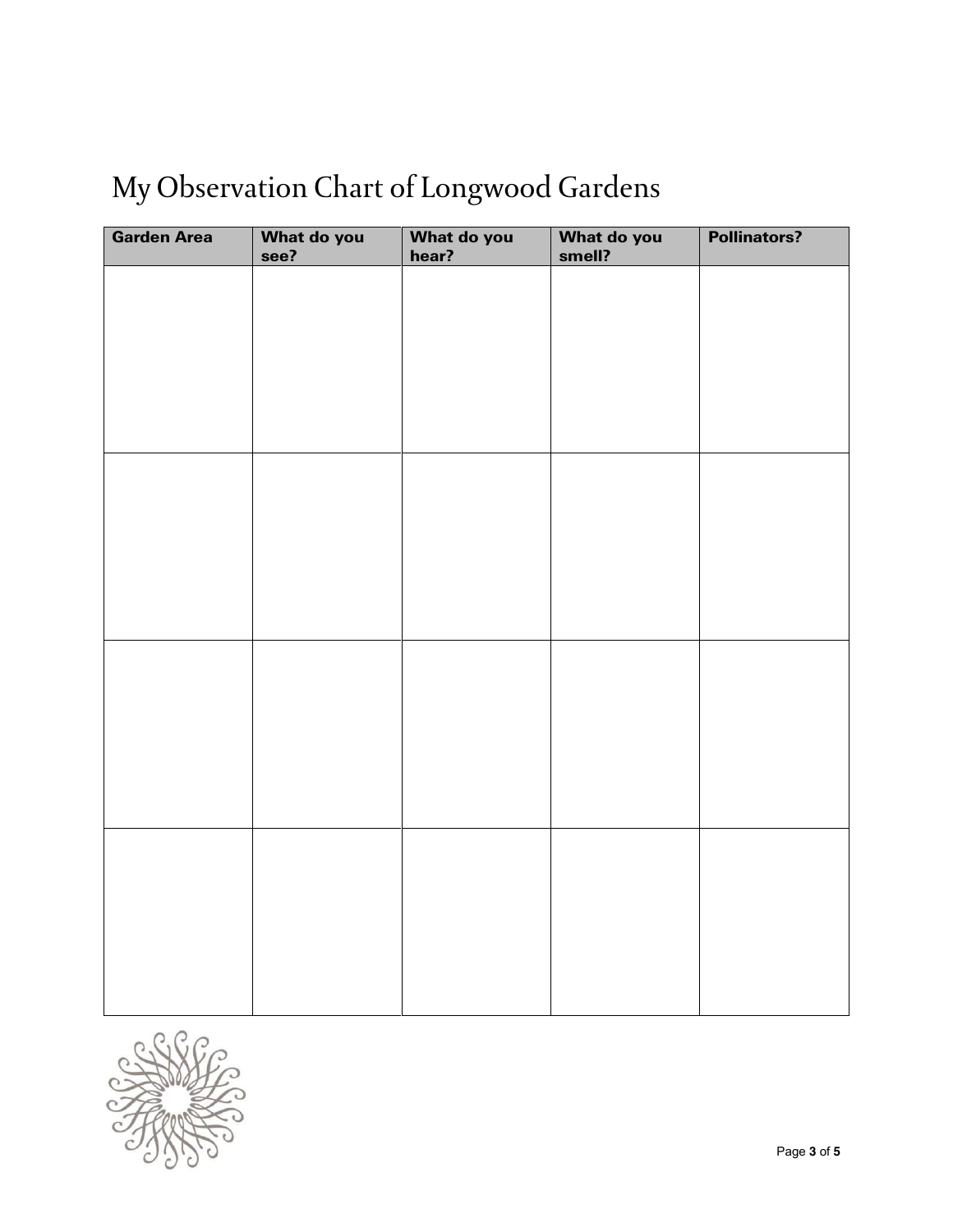#### **Questions**

- 1. Did you notice any pollinators while you were observing? What kinds of pollinators did you see?
- 2. Which area seemed the most fragrant? Were there more pollinators in this area?
- 3. Which area was the noisiest? Why do you think it was noisy?

- 4. List the garden areas you visited.
	- 1.
	- 2.
	- 3.
	- 4.
- 5. Which area was your favorite? Why did you like it?